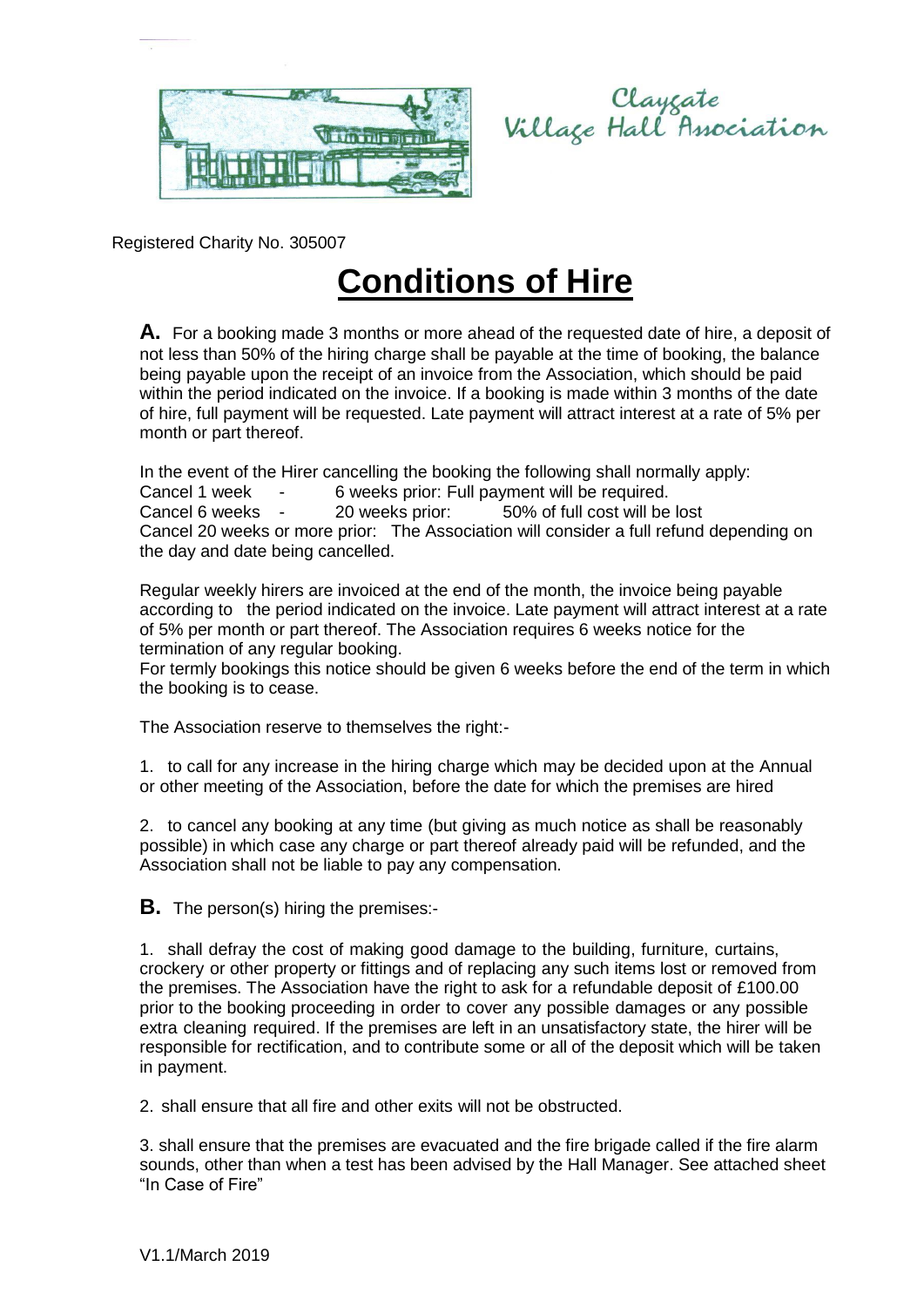4. shall make no alterations to the existing light fittings, electrical apparatus or other electrical circuits, fittings or smoke detectors and shall not attempt to adapt or interfere with the Public Address system.

5. shall ensure an experienced electrician is available to ensure safe installation and operation if additional overhead lighting is temporarily installed when productions are being staged..

6. shall ensure all portable electrical equipment used in the Hall is inspected by a competent electrician and where appropriate has a Portable Appliance Test certificate.

It is the responsibility of hirers to ensure that their appliances have been maintained in accordance with current HSE guidelines [\(www.hse.gov.uk/pubns/indg236.htm\)](http://www.hse.gov.uk/pubns/indg236.htm)) and have been tested and labelled if so required.

7. shall not permit any person to have access to the gallery other than such lighting or sound technician as may be required for the function for which the premises are hired.

8. shall not allow the use on the stage or in any part of the premises of naked lights, fireworks, pyrotechnics or other materials liable to cause fire, or dry ice or smoke machines or any similar device.

9. shall not permit smoking or vaping at any time in any part of the building

10. shall not sell alcohol in any form on the premises without:-

- a. the written consent of the Association, recorded on the booking form and advised by letter from the Association
- b. obtaining the appropriate License from the Local Authority, such License being displayed on the premises during the period of hiring, and providing a copy to the Association two weeks prior to the hire date.

11. shall observe the capacity limits of the area hired as determined by Elmbridge Borough Council :

- a. Main Hall 210 for all seated events, with chairs joined by their linkage points
- b. Small Hall 40 for all seated events.
- c. as advised by the Association for other seating arrangements.

12. shall leave the premises in a clean and orderly state with crockery washed and cleaned and replaced on the shelves or in the cupboards. Towels, teaspoons, crockery and other items provided by the Hall shall not be removed from the premises. All chairs and tables to be put away to the designated storage areas. If the premises are left in an unsatisfactory state, all or part of the refundable deposit as stated in B1 above will be taken in payment

13. shall before leaving ensure that all windows are closed, all lights are extinguished, all exit doors closed and bolted and the main door locked

14. shall indemnify the Claygate Village Hall Association against the consequences of any illegal acts or civil nuisance which the person(s) hiring the premises perpetrates. It is likely that flyposting may fall into this category.

15. shall observe all the requirements of the Local Licensing Authority.